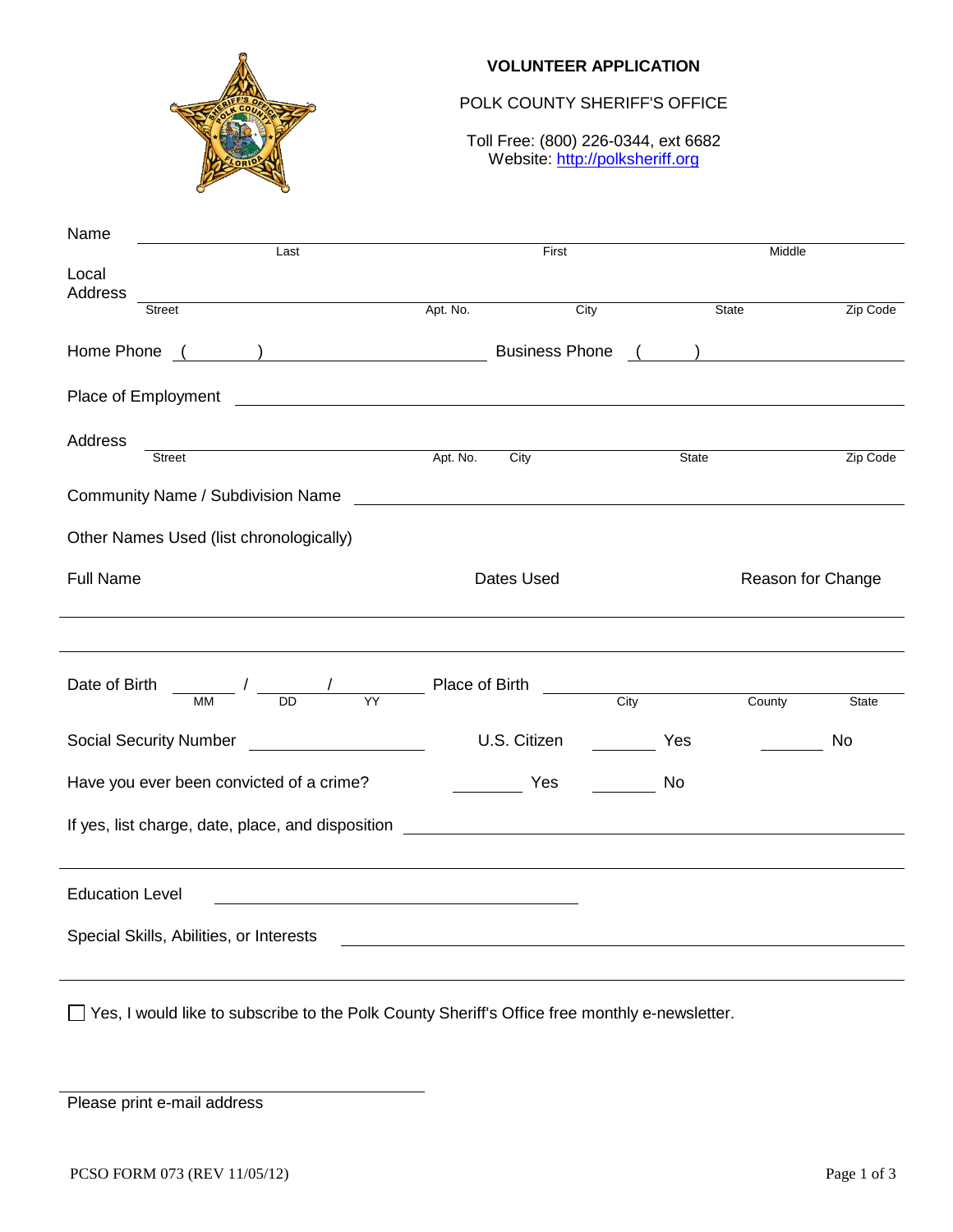| Occupational License(s), Degrees, Teaching Certificates<br><u> 1980 - Andrea Andrew Maria (h. 1980).</u><br>1901 - Andrew Maria (h. 1902).                                                                                                          |                                                                                  |  |      |                                                                                                                                                                                                                                    |  |  |
|-----------------------------------------------------------------------------------------------------------------------------------------------------------------------------------------------------------------------------------------------------|----------------------------------------------------------------------------------|--|------|------------------------------------------------------------------------------------------------------------------------------------------------------------------------------------------------------------------------------------|--|--|
|                                                                                                                                                                                                                                                     |                                                                                  |  |      |                                                                                                                                                                                                                                    |  |  |
| Driver License Number                                                                                                                                                                                                                               | <u> 1989 - Johann Barn, fransk politik (d. 1989)</u>                             |  |      |                                                                                                                                                                                                                                    |  |  |
| <b>Driver License State</b>                                                                                                                                                                                                                         | ,我们也不会有什么。""我们的人,我们也不会有什么?""我们的人,我们也不会有什么?""我们的人,我们也不会有什么?""我们的人,我们也不会有什么?""我们的人 |  |      |                                                                                                                                                                                                                                    |  |  |
|                                                                                                                                                                                                                                                     |                                                                                  |  |      |                                                                                                                                                                                                                                    |  |  |
| Availability for volunteer work:                                                                                                                                                                                                                    |                                                                                  |  |      |                                                                                                                                                                                                                                    |  |  |
| How often <b>Example 2006</b>                                                                                                                                                                                                                       | Daytime hours __________________                                                 |  |      | Evening hours <b>Example 19</b> For the set of the set of the set of the set of the set of the set of the set of the set of the set of the set of the set of the set of the set of the set of the set of the set of the set of the |  |  |
| When will you be available to start:<br><u> 1980 - Jan Samuel Barbara, margaret e populari e populari e populari e populari e populari e populari e popu</u>                                                                                        |                                                                                  |  |      |                                                                                                                                                                                                                                    |  |  |
|                                                                                                                                                                                                                                                     |                                                                                  |  |      |                                                                                                                                                                                                                                    |  |  |
| <b>EMERGENCY INFORMATION</b>                                                                                                                                                                                                                        |                                                                                  |  |      |                                                                                                                                                                                                                                    |  |  |
| Please provide name, address, and telephone number of person to contact in case of emergency:                                                                                                                                                       |                                                                                  |  |      |                                                                                                                                                                                                                                    |  |  |
| Name                                                                                                                                                                                                                                                |                                                                                  |  |      |                                                                                                                                                                                                                                    |  |  |
| Address:<br>Street                                                                                                                                                                                                                                  | <u>Apt.</u> No.                                                                  |  | City | Zip Code                                                                                                                                                                                                                           |  |  |
| State<br>In the event of injury requiring medical attention, if permission cannot readily be obtained from my emergency contact<br>or myself, I hereby authorize the Polk County Sheriff's Office to provide such permission for medical treatment. |                                                                                  |  |      |                                                                                                                                                                                                                                    |  |  |
|                                                                                                                                                                                                                                                     |                                                                                  |  | Date | $\sqrt{2}$ $\sqrt{2}$                                                                                                                                                                                                              |  |  |
|                                                                                                                                                                                                                                                     |                                                                                  |  |      |                                                                                                                                                                                                                                    |  |  |
| Completed applications may be hand-delivered or mailed to:                                                                                                                                                                                          |                                                                                  |  |      |                                                                                                                                                                                                                                    |  |  |
| <b>Volunteer Services Unit</b><br><b>Polk County Sheriff's Office</b><br>1891 Jim Keene Blvd.                                                                                                                                                       |                                                                                  |  |      |                                                                                                                                                                                                                                    |  |  |

**Winter Haven, FL 33880** 

**(863) 298-6682**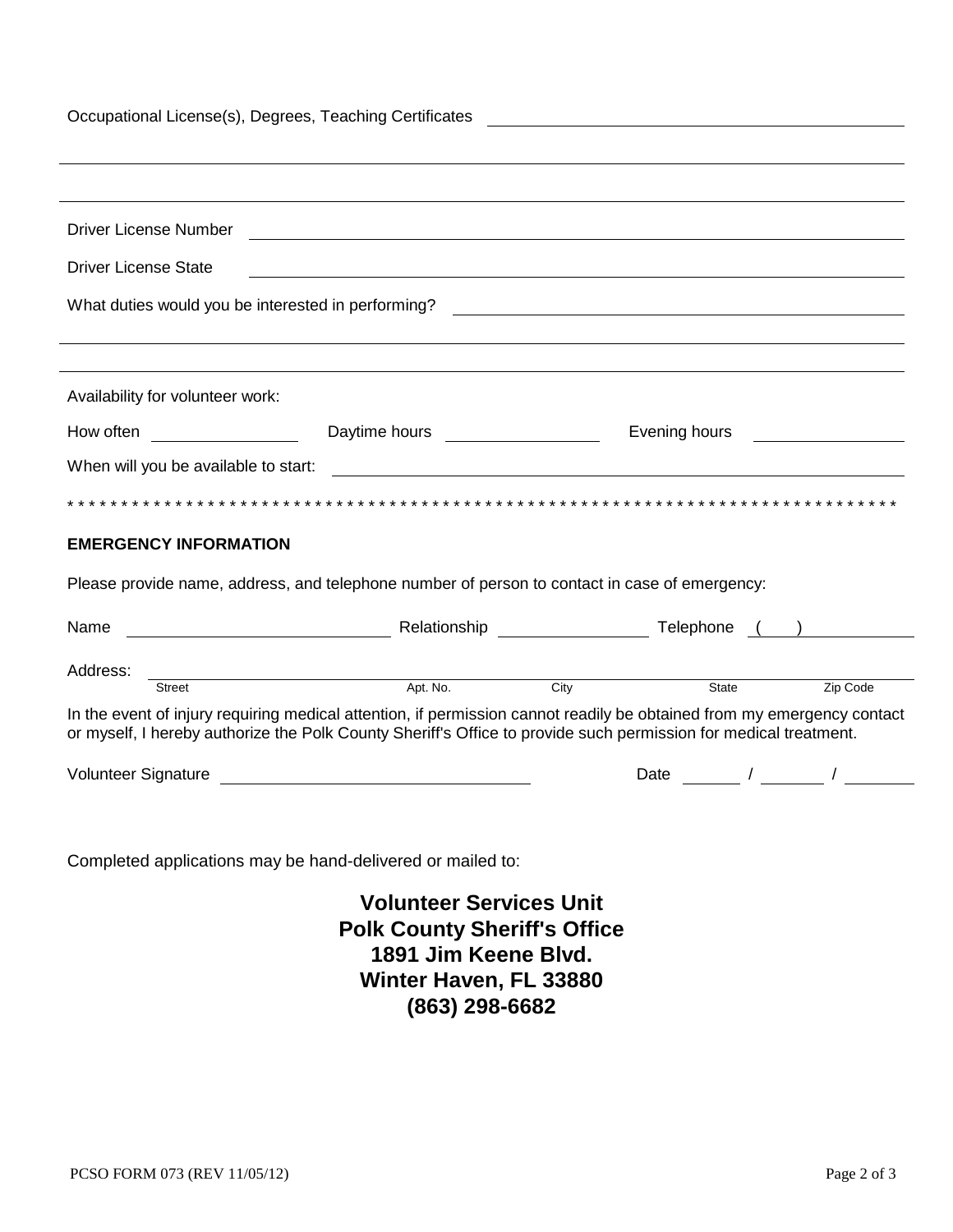#### **RELEASE**

I, the contract of the contract of the contract of the contract of the contract of the contract of the contract of the contract of the contract of the contract of the contract of the contract of the contract of the contrac and administrators, waive and release any and all rights and claims or damages I may have against the Polk County Sheriff's Office, its affiliates, officers, agents, employees, and contractors and their representatives and any and all claims of damages, demands, actions whatsoever in any manner, as a result of my participation as a Volunteer with the Polk County Sheriff's Office. I hereby release and indemnify those parties from any claims for acts of negligence on my part or those affiliated with me. I have read the above release and I understand and agree to the terms.

> \_\_\_\_\_\_\_\_\_\_\_\_\_\_\_\_\_\_\_\_\_\_\_\_\_\_\_\_\_\_\_\_\_\_\_\_\_\_\_\_ Signature of Volunteer

\_\_\_\_\_\_\_\_\_\_\_\_\_\_\_\_\_\_\_\_\_\_\_\_\_\_\_\_\_\_\_\_\_\_\_\_\_\_\_\_\_

Date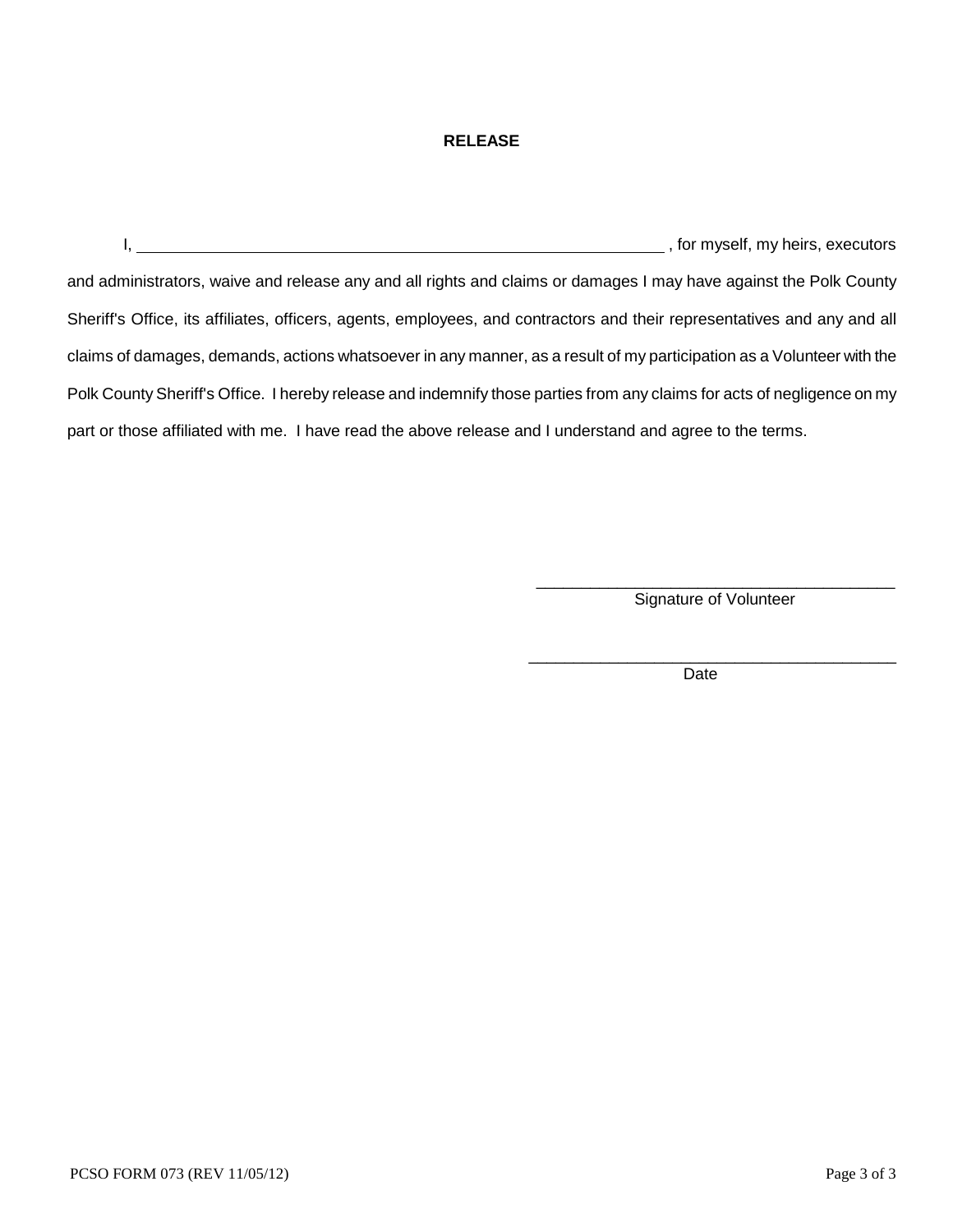# **Notification - Collection and Use of Social Security Numbers**

The collection of social security numbers by the Polk County Sheriff's Office (PCSO) is either specifically authorized by law or imperative for the performance of PCSO's duties and responsibilities as prescribed by law and the Florida Constitution. The following list identifies the purposes for which social security numbers may be collected, used, or disclosed, the relevant legal authority and whether collection of the social security number for the stated purpose is voluntary or required.

1. For employment eligibility and reports to IRS and the Social Security Administration, including for W-4's and I-9s [Required by federal statute and regulation 26 U.S.C. 6051 and 26 C.F.R. 31.6011(b)-2, 26 C.F.R. 301.6109-1 and 31.3402(f)(2)-1, and Fla. Stat. §119.071(5) (a) 6]

2. For income tax withholding (including for annuity and sick leave)/payroll deductions on W-2's [Required by 26 U.S.C. 3402, 26 C.F.R. 31.6051-1 and Fla. Stat. §119.071(5) (a) 6]

3. For enrollment/participation in the Florida Retirement System (FRS) and contributions to FRS [Required by Fla. Admin. Code 19-11.010, 19-11.006 and 19- 11.007 and Fla. Stat. §119.071(5) (a) 6 or required by Fla. Stat. §121.051 and 121.071 and Fla. Admin. Code 19-13.003 and Fla. Stat. § 119.071(5) (a) 6]

4. For social security contributions [Required by Fla. Admin. Code 60S-3.010 and Fla. Stat. §119.071(5) (a) 6]

5. For income deduction notices for child support, alimony and child support, and for child support enforcement [Required by Fla. Stat. § 61.1301 (2) (e), 45 C.F.R. 307.11, or Fla. Stat. §§ 61.13, 742.10, 409.2563, 409.256, or 742.031]

6. For unemployment compensation benefits [Required by Fla. Stat. Ch. 443 and Fla. Stat. §119.071(5)(a)6]

7. For reports of worker's compensation injury or death [Required by Fla. Stat. § 440.185, Fla. Admin. Code 69L-3.003 et seq. and Fla. Stat. § 119.071(5) (a) 6]; and worker's compensation petitions for benefits and responses [Authorized by Fla. Admin. Code 60Q-6.103 and Fla. Stat. § 119.071(5) (a) 6]

8. For Vendors/Consultants for whom a federal tax identification number is not available. [Required by 26 C.F.R. § 31.3406-0, 26 C.F.R. § 301.6109-1, and Fla. Stat. §119.071 (5) (a) 6]

9. For tort claims and tort notices of claim against PCSO [Required by Fla. Stat. § 768.28 (6), and Fla. Stat. § 119.071(5) (a)]

10. For verification of identity, background investigations, criminal history checks, criminal intelligence gathering and criminal investigations [Authorized by Fla.Stat. § 119.071(5) (a) 6]